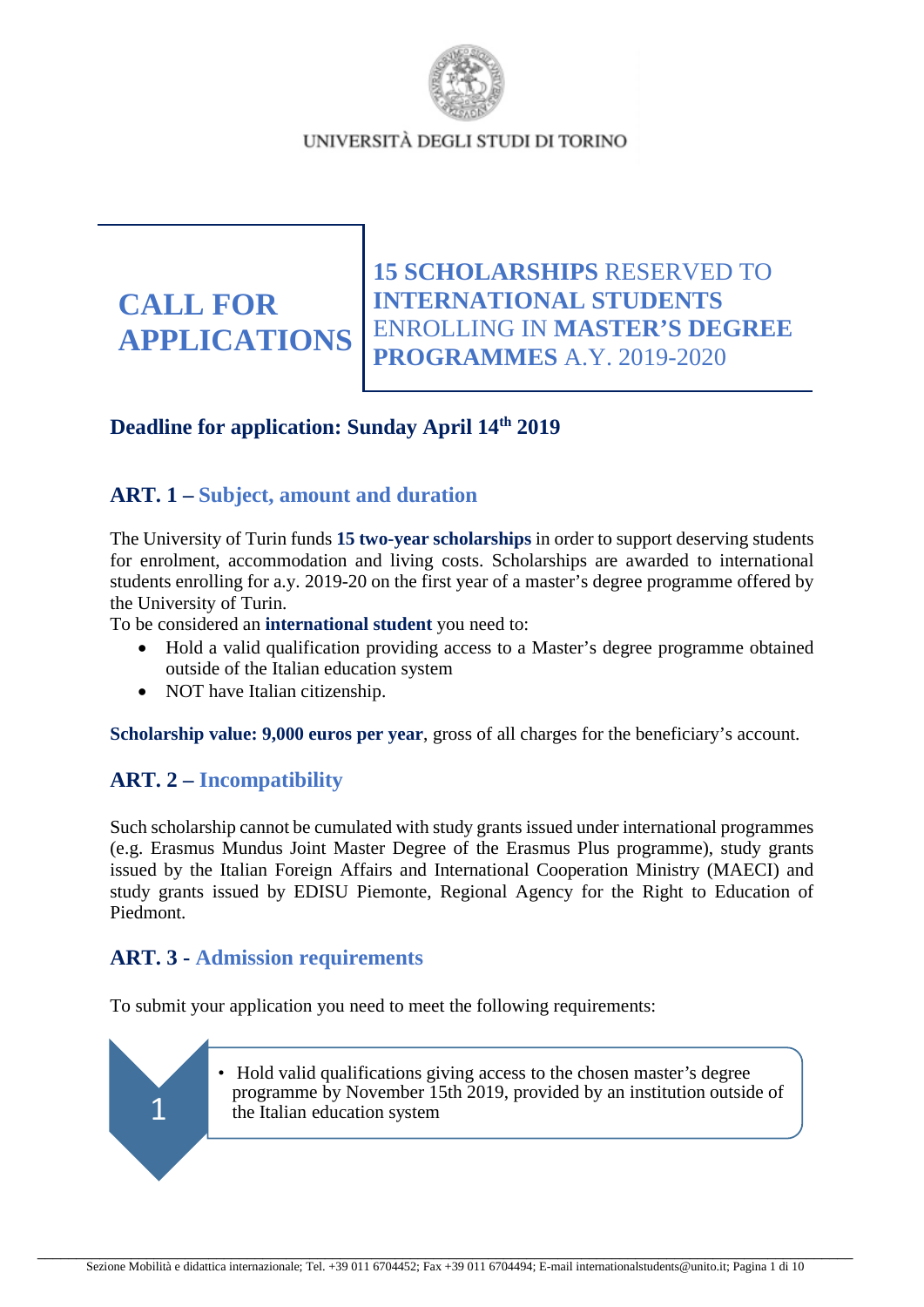



# **NOT ELIGIBLE APPLICANTS**:

- Students enrolling in any **academic year beyond the first**
- Students **changing programmes** within those offered by the University of Turin
- Students **transferring** from another university
- Students **applying for academic transfer of credits.**

**PLEASE NOTE**: in order to be admitted and enrol in the chosen programme, non-EU students residing abroad must respect VISA procedures and deadlines concerning the access of foreign students to Italian university courses set in the Regulations issued by the Italian Ministry of Education, University and Research (MIUR).

# **ART. 4 – Applications**

Applications shall be submitted **within Sunday April 14th 2019**, exclusively through the online procedure. Anyone wishing to submit an application shall:

Select a programme and submit your application Sign in to: [apply.unito.it](https://apply.unito.it/)

Use your applicant code to fill in the scholarship form on 'Call for 15 two-year scholarships - a.y. 2019-2020: [https://en.unito.it/studying-unito/scholarships](https://en.unito.it/studying-unito/scholarships-international-students)[international-students](https://en.unito.it/studying-unito/scholarships-international-students)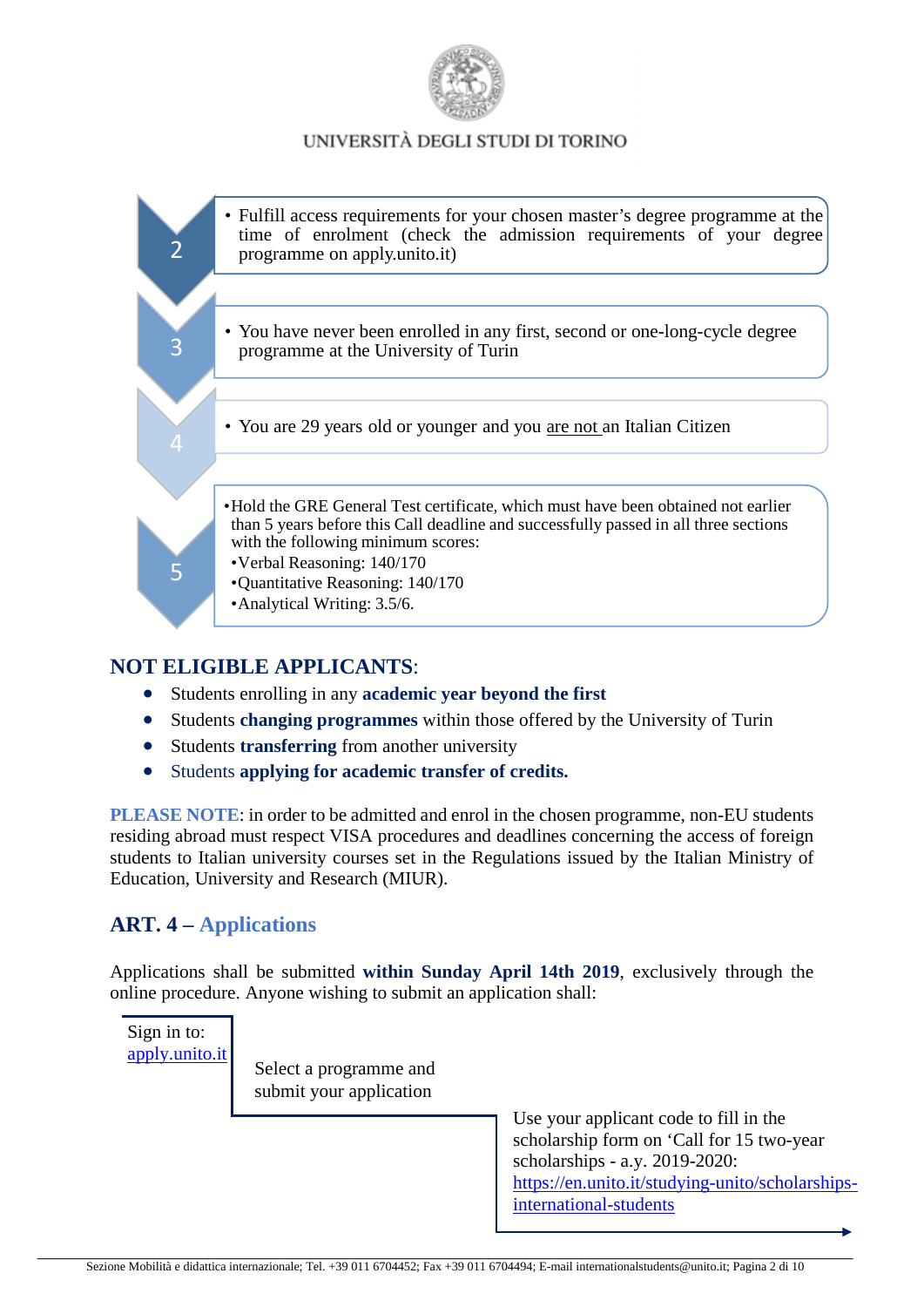

 $\overline{a}$ Applications received after the deadline or applications received through other means or incomplete of all required documents will not be eligible.

**Students who did not complete/submit the application form on apply.unito.it cannot apply for the scholarship.**

## **Documents required in the scholarship form:**

**1.** Copy of the "score report" of **GRE General Test**. Students must have obtained GRE not earlier than 5 years before the Call deadline and have successfully passed all three test sections with the required minimum scores.

All other documents stating your qualifications will be required during the application procedure on [apply.unito.it.](https://apply.unito.it/)

PLEASE NOTE: Complete and original documentation shall be delivered upon matriculation.

# **ART. 5 – Awarding criteria and drawing up of ranking list**

Applications will be evaluated **on the basis of the GRE General Test** results (all sections included). Different weightings can be given to the different sections of the tests according to the subject area of the candidates' chosen degree programme.

In order to apply for scholarships, students must have successfully passed all test sections with the following minimum scores:

- Verbal Reasoning:  $140/170$
- Quantitative Reasoning: 140/170
- Analytical Writing:  $3.5/6$ .

Score being equal, preference will be given to the youngest candidate.

Ranking list will be published by the end of May on the University portal: en.unito.it – Studying at Unito – Scholarships for international students.

# **ART. 6 - Acceptance**

Winners will be notified of the award of the scholarships via e-mail.

In order to accept the scholarship assignees shall:

- Send an e-mail to internationalstudents@unito.it within 10 days from the award of the scholarship. Failure to comply will result in exclusion from the competition.
- Confirm that they do not fall within any of the conditions of incompatibility laid down in article 2 of this Call.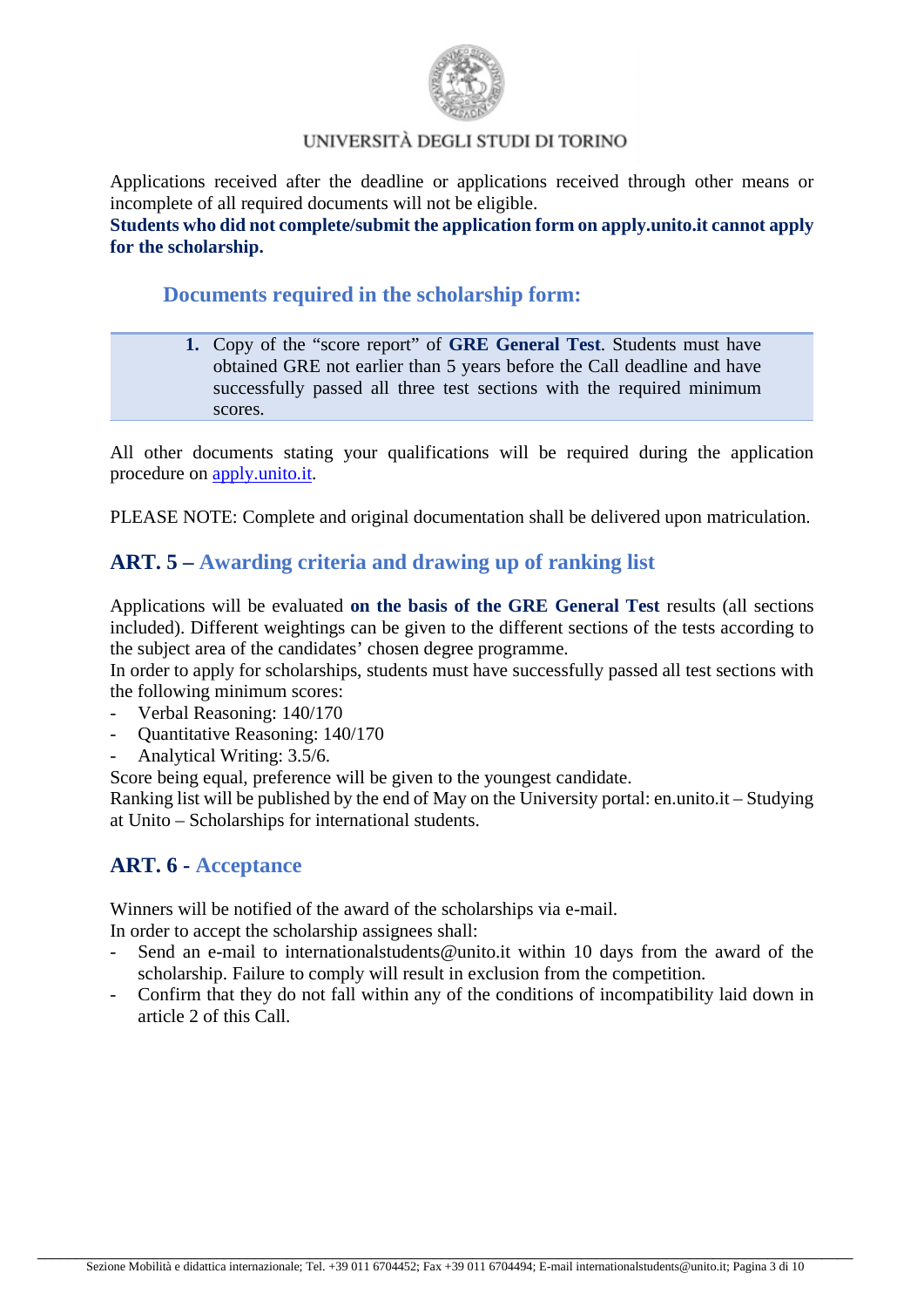

# **ART. 7 - Method of payment of the scholarship and maintenance of requirements**

The scholarship will be paid in four instalments (two instalments for year), on the basis of the following criteria and schedule.

| <b>FIRST INSTALMENT</b>                                                                                                                                                                                                       |                 | <b>SECOND INSTALMENT</b>                                                                                                                                                                                                                                                          |                                                                                                                                                                                             |  |
|-------------------------------------------------------------------------------------------------------------------------------------------------------------------------------------------------------------------------------|-----------------|-----------------------------------------------------------------------------------------------------------------------------------------------------------------------------------------------------------------------------------------------------------------------------------|---------------------------------------------------------------------------------------------------------------------------------------------------------------------------------------------|--|
| <b>Amount:</b>                                                                                                                                                                                                                | <b>Payment:</b> | <b>Amount:</b>                                                                                                                                                                                                                                                                    | <b>Payment:</b>                                                                                                                                                                             |  |
| 5000 $\in$ (gross of<br>all charges for the<br>beneficiary's<br>account)                                                                                                                                                      | December 2019   | 4000 € (gross<br>of all charges for<br>the beneficiary's<br>account)                                                                                                                                                                                                              | - <b>July</b> 2020: if the assignee<br>achieved at least the 50% of the<br>ECTS credits required by the<br>degree programme within June<br>30th, 2020;<br>- November, 2020: If the assignee |  |
|                                                                                                                                                                                                                               |                 |                                                                                                                                                                                                                                                                                   | achieved at least the 50% of the<br>ECTS credits required by the<br>degree programme within October<br>31st, 2020.                                                                          |  |
| <b>Requirements:</b>                                                                                                                                                                                                          |                 | <b>Requirements:</b>                                                                                                                                                                                                                                                              |                                                                                                                                                                                             |  |
| - Admission and enrolment of the<br>student in the chosen master's degree<br>programme;<br>- Payment of the first instalment;<br>- Delivery of the instalment form duly<br>filled in within November 20 <sup>th</sup> , 2019. |                 | - Regular enrolment in the degree programme<br>by the payment of the second and third<br>instalments of tuition fees;<br>- Meeting of the requirements listed in the<br>payment box above.                                                                                        |                                                                                                                                                                                             |  |
|                                                                                                                                                                                                                               |                 | <b>PLEASE NOTE:</b><br>In the event of the assignee not meeting such<br>requirements within October 31 <sup>st</sup> , 2020, the<br>second instalment of the 1 <sup>st</sup> year scholarship<br>and all instalments of the 2 <sup>nd</sup> year scholarship<br>will not be paid. |                                                                                                                                                                                             |  |

# **FIRST YEAR**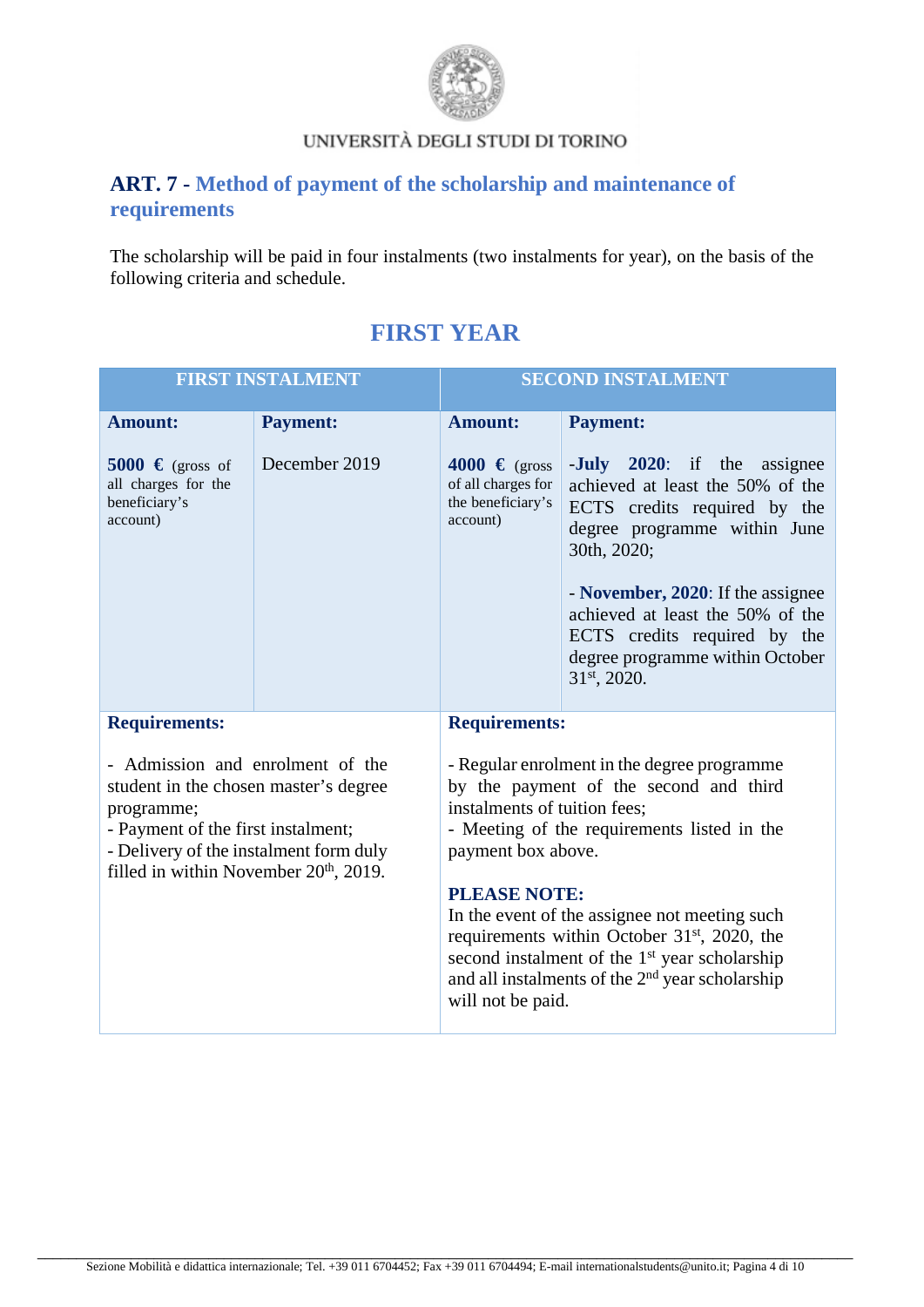

# **SECOND YEAR**

| <b>FIRST INSTALMENT</b>                                                                                                                                                                                                                                                                                           |                                                                                 | <b>SECOND INSTALMENT</b>                                                                                                                                                                                                                                                                                                                                                                                                                                                                                                                                                                                                                                                                                                                                                                         |                                                                                                |                                                                                                                                                                                                                                                                                                                                                                                                                                                                                                                                                                                                                                                                                                                                                                                                                                                                                                                                                                             |
|-------------------------------------------------------------------------------------------------------------------------------------------------------------------------------------------------------------------------------------------------------------------------------------------------------------------|---------------------------------------------------------------------------------|--------------------------------------------------------------------------------------------------------------------------------------------------------------------------------------------------------------------------------------------------------------------------------------------------------------------------------------------------------------------------------------------------------------------------------------------------------------------------------------------------------------------------------------------------------------------------------------------------------------------------------------------------------------------------------------------------------------------------------------------------------------------------------------------------|------------------------------------------------------------------------------------------------|-----------------------------------------------------------------------------------------------------------------------------------------------------------------------------------------------------------------------------------------------------------------------------------------------------------------------------------------------------------------------------------------------------------------------------------------------------------------------------------------------------------------------------------------------------------------------------------------------------------------------------------------------------------------------------------------------------------------------------------------------------------------------------------------------------------------------------------------------------------------------------------------------------------------------------------------------------------------------------|
|                                                                                                                                                                                                                                                                                                                   | <b>Amount:</b>                                                                  | <b>Payment:</b>                                                                                                                                                                                                                                                                                                                                                                                                                                                                                                                                                                                                                                                                                                                                                                                  | <b>Amount:</b>                                                                                 | <b>Payment:</b>                                                                                                                                                                                                                                                                                                                                                                                                                                                                                                                                                                                                                                                                                                                                                                                                                                                                                                                                                             |
|                                                                                                                                                                                                                                                                                                                   | 4.500<br>€<br>(gross of all<br>charges for<br>the<br>beneficiary<br>'s account) | October $31st$ , 2020: if the<br>٠<br>assignee achieves by September<br>30 <sup>th</sup> , 2020 at least 80% of the<br>ECTS credits required for the first<br>academic year and if weighted<br>average of the examination grades<br>corresponds to a cumulative<br>percentage lower than or equal to<br>60%, according to beneficiary's<br>second cycle degree class in<br>ECTS grading tables <sup>1</sup> .<br>- March $31st$ , 2021: if the<br>assignee achieves by February<br>28th, 2021 at least 80% of the<br>ECTS credits required for the<br>first academic year and if<br>weighted average of the<br>examination grades corresponds<br>to a cumulative percentage lower<br>than or equal to 60%, according<br>to beneficiary's second cycle<br>degree class in ECTS grading<br>tables. | 4.500<br>$ \mathbf{E} $<br>(gross of all<br>charges<br>for<br>the<br>beneficiary's<br>account) | - <b>April</b> $30^{th}$ , $2021$ : if the<br>assignee achieves by February<br>28 <sup>th</sup> , 2021 100% of the ECTS<br>credits required for the first<br>academic year and at least 20%<br>of the ECTS credits required for<br>the second academic year and if<br>weighted<br>of<br>average<br>the<br>examination grades corresponds<br>to a cumulative percentage less<br>than or equal to 60%, according<br>to beneficiary's second cycle<br>degree class in ECTS grading<br>tables:<br>- September $30th$ , 2020: if the<br>assignee achieves by July 31 <sup>st</sup> ,<br>2021 100% of the ECTS credits<br>required for the first academic<br>year and at least 20% of the<br>ECTS credits required for the<br>second academic year and if<br>weighted<br>average<br>the<br>of<br>examination grades corresponds<br>to a cumulative percentage less<br>than or equal to 60%, according<br>to beneficiary's second cycle<br>degree class in ECTS grading<br>tables. |
|                                                                                                                                                                                                                                                                                                                   | <b>Requirements:</b>                                                            |                                                                                                                                                                                                                                                                                                                                                                                                                                                                                                                                                                                                                                                                                                                                                                                                  | <b>Requirements:</b>                                                                           |                                                                                                                                                                                                                                                                                                                                                                                                                                                                                                                                                                                                                                                                                                                                                                                                                                                                                                                                                                             |
| - Regular enrolment in the second year of the<br>second cycle degree programme;<br>- Payment of the first instalment of University<br>tuition fees;<br>- Beneficiaries who do not fulfil the conditions<br>listed in the payment box above will not be<br>considered eligible for the second year<br>scholarship. |                                                                                 | - Regular enrolment in the second year of the<br>second cycle degree programme;<br>- Payment of all University tuition fees;<br>- Beneficiaries who do not fulfil the conditions<br>listed above in the Payment box will not be<br>considered eligible for the second instalment<br>of the second year scholarship.                                                                                                                                                                                                                                                                                                                                                                                                                                                                              |                                                                                                |                                                                                                                                                                                                                                                                                                                                                                                                                                                                                                                                                                                                                                                                                                                                                                                                                                                                                                                                                                             |

<span id="page-4-0"></span><sup>1</sup> UniTo ECTS grading tables: [https:/www.unito.it/internazionalita/studiare-e-lavorare-allestero/erasmus/erasmus](https://www.unito.it/internazionalita/studiare-e-lavorare-allestero/erasmus/erasmus-studio/tabelle-ects)[studio/tabelle-ects](https://www.unito.it/internazionalita/studiare-e-lavorare-allestero/erasmus/erasmus-studio/tabelle-ects)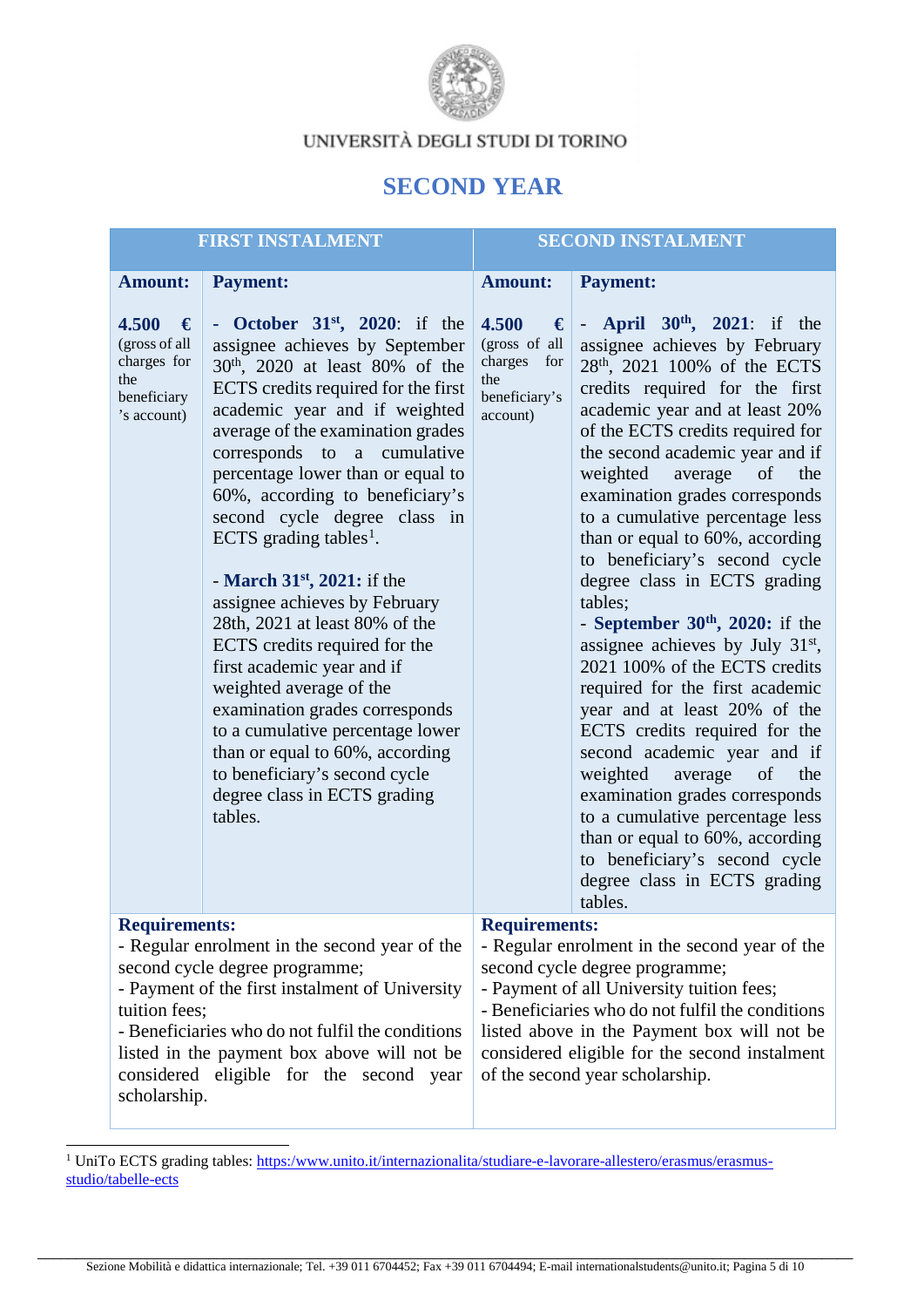

# **ART. 8 - Withdrawal**

Applicants may withdraw by sending an e-mail to internationalstudents@unito.it. In case of withdrawals received by October 31<sup>st</sup> 2019, scholarships will be allocated to the next suitable candidates in the ranking list.

# **ART. 9 – Competent office and relevant regulations**

The office in charge of this announcement is "Sezione Mobilità e Didattica Internazionale" of "Direzione Attività Istituzionali, Programmazione, Qualità e Valutazione" at the University of Turin. For any further information please contact internationalstudents@unito.it.

This Call is available on the University portal: en.unito.it – Studying at Unito – Scholarships for international students and it is also published on the "Albo online d'Ateneo" (University on-line Registry).

The Administration reserves the right to verify the truth of the information provided. Without prejudice to the penal sanctions laid down in article 76 of Italian Decree of the President of the Republic no. 445/2000, in the event of fraudulent information being discovered as a result of such verification, the applicant will forfeit the right to the scholarship.

The present Call is translated into English for publicity purposes only. Personal data will be collected in compliance with the European and Italian data protection legislation. Detailed information available in the Attachment I – Privacy Notice (Italian version only). For enforcing the Call, resolving any dispute and for all legal purposes only the Italian version is valid.

Torino, 01/02/2019.

The Director Direzione Attività Istituzionali, Programmazione, Qualità e Valutazione Maria Schiavone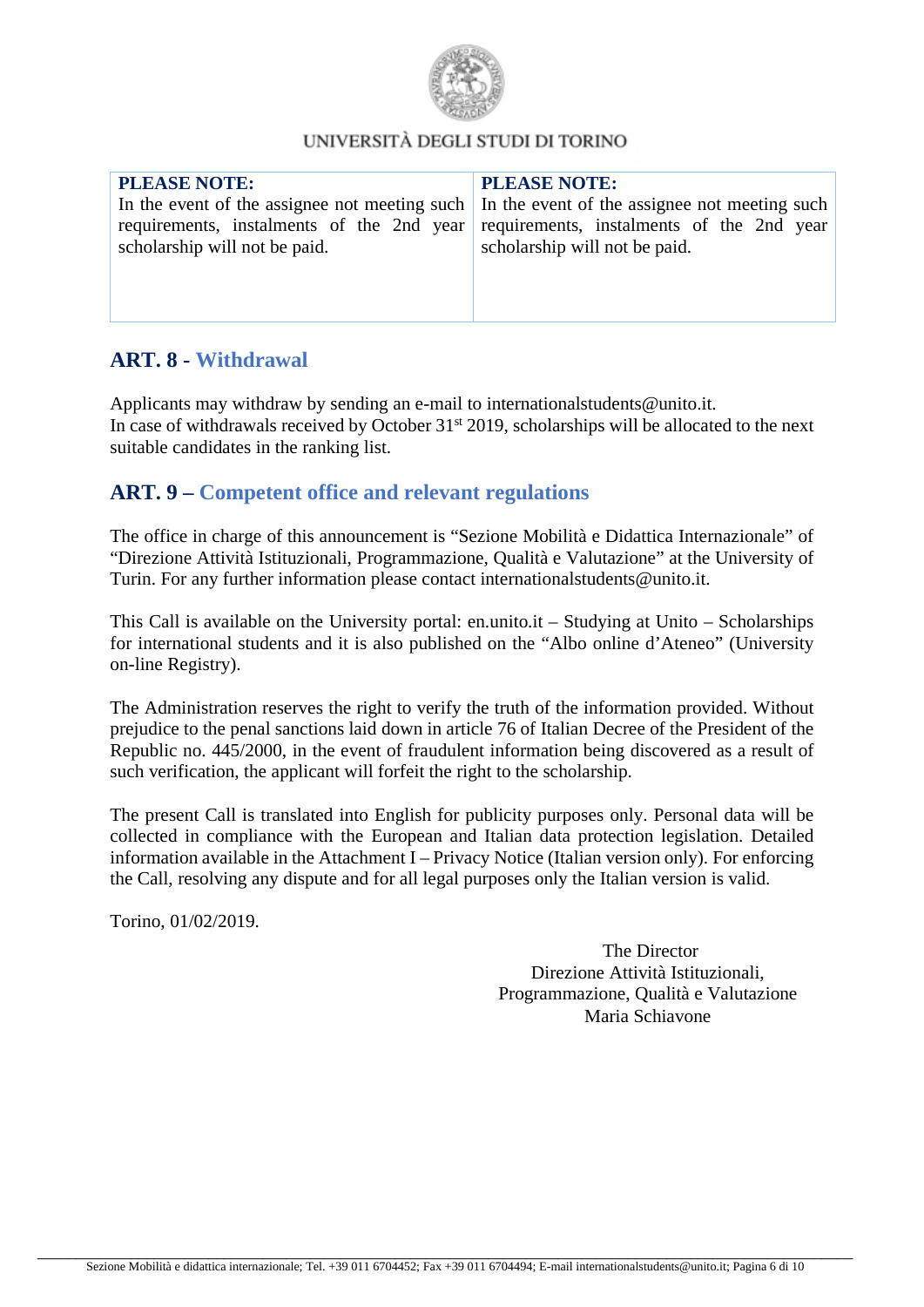

# **Attachment I – Privacy Notice**

## **Informativa Privacy ai sensi dell'art. 13 del Regolamento Generale sulla Protezione dei Dati (Regolamento UE 679/2016 del Parlamento Europeo e del Consiglio del 27 Aprile 2016)**

L'Università degli Studi di Torino rende noto che i dati personali dei candidati al presente bando, acquisiti con la domanda di candidatura o con successive eventuali modalità apposite di raccolta, saranno trattati per lo svolgimento delle proprie attività istituzionali di didattica e ricerca, nel rispetto dei principi generali di liceità, correttezza, trasparenza, limitazione delle finalità e del periodo di conservazione, minimizzazione dei dati, esattezza, integrità, riservatezza e responsabilizzazione, del codice in materia di protezione dei dati personali e dei regolamenti di Ateneo di attuazione del codice e in materia di dati sensibili e giudiziari (reperibili sul portale www.unito.it, "Statuto e Regolamenti", "Regolamenti: procedimenti").

Ai sensi dell'art. 13 del regolamento UE 2016/679 (nel seguito GDPR), si forniscono, nel rispetto del principio di trasparenza, le seguenti informazioni al fine di rendere consapevoli gli studenti/le studentesse delle caratteristiche e modalità del trattamento dei dati:

#### **a) Identità e dati di contatto**

Il "Titolare" del trattamento dei dati è l'Università degli Studi di Torino (nel seguito Università), con sede legale in Via Verdi 8 – 10124 Torino (dati di contatto: indirizzo pec: ateneo@pec.unito.it - indirizzo mail: rettore@unito.it: il rappresentante legale: il Magnifico Rettore pro tempore).

## **b) Dati di contatto del responsabile della protezione dei dati personali (DPO)**

Il Responsabile per la protezione dei dati personali (RPD) o Data Protection Officer dell'Università (DPO) è contattabile all'indirizzo di posta elettronica: rpd@unito.it.

## **c) Finalità del trattamento e base giuridica**

L'Università, in qualità di Titolare del trattamento, provvederà al trattamento dei dati personali forniti dai candidati, relativi al candidato medesimo o ai suoi familiari, ai sensi dell'art. 6 lett. e) del GDPR in quanto "il trattamento è necessario per l'esecuzione di un compito di interesse pubblico o connesso all'esercizio di pubblici poteri di cui è investito il titolare del trattamento".

- 1. gestione delle carriera studentesca (dall'iscrizione al conseguimento del titolo) invio delle relative comunicazioni e conservazione e archiviazione di tutti gli atti inerenti la carriera;
- 2. indagini statistiche e ricerca storica e scientifica (in forma aggregata e anonima);
- 3. gestione attività di ascolto e supporto alle/agli studentesse/studenti in difficoltà;
- 4. gestione attività di supporto alle/agli studentesse/studenti disabili o con disturbi specifici dell'apprendimento;
- 5. comunicazioni istituzionali dell'Università per finalità amministrative, didattiche e di ricerca (ad esempio segnalazione di seminari, eventi e convegni);
- 6. erogazione di agevolazioni, borse e premi di studio e altri servizi relativi al diritto allo studio universitario.

Con riferimento alla finalità indicata al punto 6), a norma dell'art.14 del GDPR si informa che l'Università, per applicare agevolazioni sugli importi della contribuzione studentesca acquisirà il valore ISEEU, la composizione del nucleo familiare, nonché tutte le informazioni fornite dal candidato nella Dichiarazione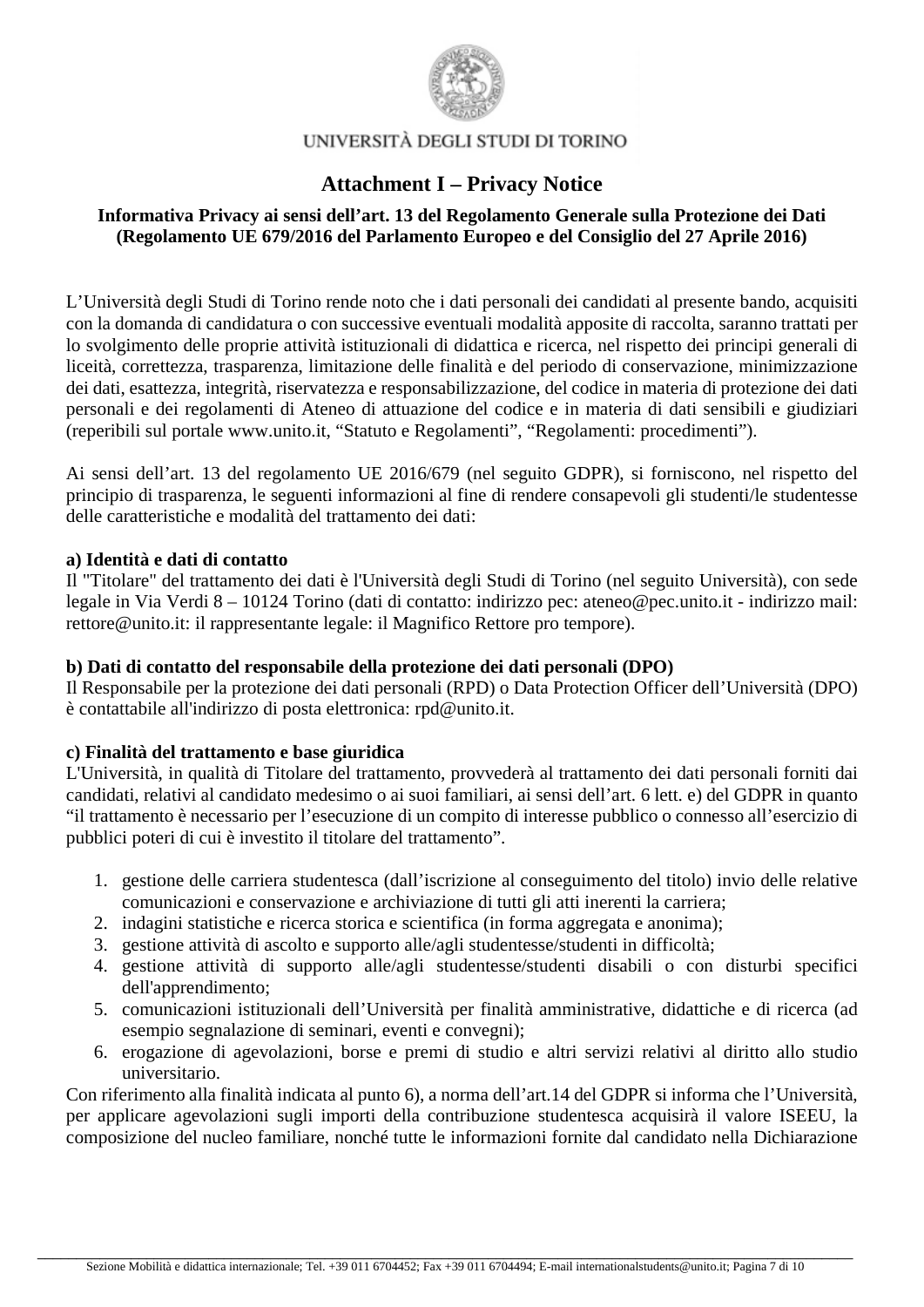

Sostitutiva Unica (DSU), purché pertinenti e non eccedenti per la medesima finalità, direttamente dalla banca dati dell'INPS in applicazione del D.P.C.M. 5 dicembre 2013, n.159.

Si informa che ai sensi del testo unico sulla Trasparenza D.Lgs 33 del 2013 i dati saranno pubblicati on line nella sezione "Amministrazione Trasparente" e sul portale di ateneo nell'ambito della pubblicazione della graduatoria.

Per le finalità di trattamento sopra indicate e in situazioni specifiche potranno essere raccolte e trattate, ai sensi degli artt. 9 e 10 del GDPR, particolari categorie di dati personali quali dati che rivelino l'origine razziale o etnica, le opinioni politiche, le convinzioni religiose o filosofiche, o l'appartenenza sindacale, nonché trattare dati genetici, dati biometrici intesi a identificare in modo univoco una persona fisica, dati relativi alla salute o alla vita sessuale o all'orientamento sessuale della persona e dati personali relativi alle condanne penali e ai reati o a connesse misure di sicurezza.

#### **d) Conferimento dei dati**

Il conferimento dei dati richiesti è obbligatorio ai fini della valutazione dei requisiti di partecipazione al presente bando. Il mancato conferimento di tali dati comporta la non ammissione al predetto bando ed il mancato perfezionamento del relativo procedimento.

## **e) Destinatari ed eventuali categorie di destinatari dei dati personali**

I dati trattati per le finalità di cui sopra verranno comunicati o saranno comunque accessibili al personale docente, al personale dipendente o collaboratore assegnato ai competenti uffici dell'Università, che, nella loro qualità di referenti per la protezione dei dati e/o amministratori di sistema e/o autorizzati al trattamento, saranno a tal fine adeguatamente istruiti dal titolare.

L'Università può comunicare i dati personali di cui è titolare anche ad altre amministrazioni pubbliche qualora queste debbano trattare i medesimi per eventuali procedimenti di propria competenza istituzionale nonché a tutti quei soggetti pubblici ai quali, in presenza dei relativi presupposti, la comunicazione è prevista obbligatoriamente da disposizioni comunitarie, norme di legge o regolamenti, oltre ad enti di assicurazione per eventuali pratiche infortuni.

La gestione e la conservazione dei dati personali raccolti dall'Università avviene sia su server ubicati all'interno dell'Università sia su server esterni di fornitori di alcuni servizi necessari alla gestione tecnicoamministrativa che, ai soli fini della prestazione richiesta, potrebbero venire a conoscenza dei dati personali degli interessati e che saranno debitamente nominati "Responsabili del trattamento" a norma dell'art. 28 del GDPR.

I dati potranno essere comunicati alle seguenti categorie di destinatari:

- 1. Ministero dell'Istruzione, della Università e della Ricerca MIUR
- 2. Anagrafe nazionale degli studenti e dei laureati;
- 3. Ministero Affari Esteri, Ambasciate, Prefetture, Questure, relativamente al riconoscimento di particolari status;
- 4. Procura della Repubblica, Avvocatura dello Stato per la gestione del contenzioso e la gestione dei procedimenti disciplinari;
- 5. Amministrazioni certificanti, in sede di controllo delle dichiarazioni sostitutive rese ai sensi del D.P.R. n.445/200;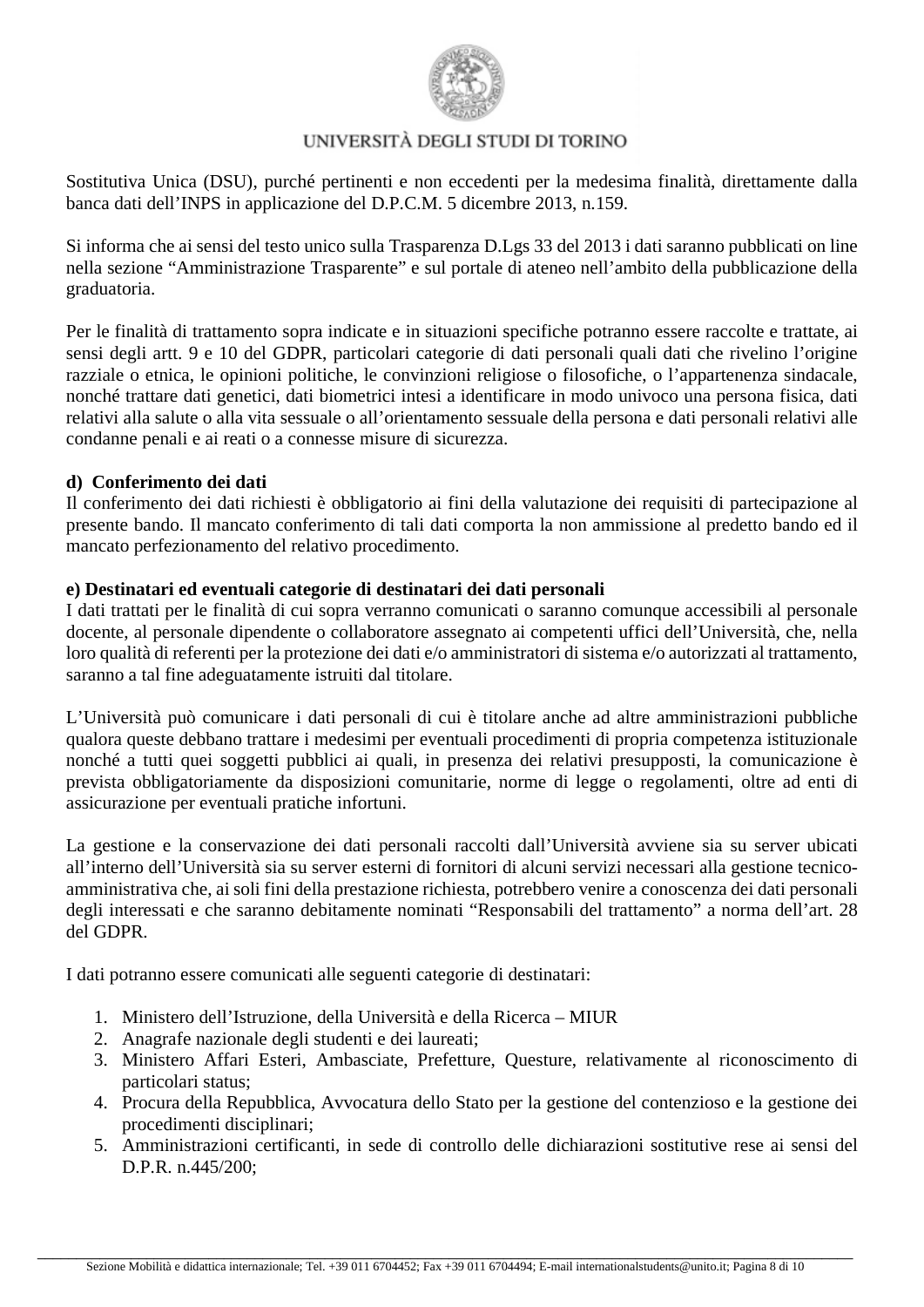

- 6. Enti e soggetti pubblici e privati che gestiscono l'erogazione di contributi di ricerca e/o di borse di studio o che promuovono studi e ricerche, progetti per lo sviluppo universitario;
- 7. Ente regionale per il Diritto allo Studio Universitario per il Piemonte che gestisce i servizi per il diritto allo studio (borse di studio, residenze, mense);
- 8. Intesa Sanpaolo istituto bancario che in qualità di cassiere dell'Ateneo gestisce le procedure di incasso delle tasse e dei contributi universitari e di pagamento delle borse di studio;
- 9. Consorzio Interuniversitario per il Calcolo Automatico CINECA, per le procedure concorsuali (concorsi per l'attribuzione di premi e borse di studio), la gestione e la manutenzione degli applicativi relativi alla carriera studentesca;
- 10. Competenti Aziende sanitarie per i percorsi di studio che prevedono l'accesso alle strutture sanitarie e ospedaliere.

## **f) Trasferimento dati a paese terzo**

I dati raccolti, per il perseguimento di taluna delle finalità istituzionali di cui sopra, potrebbero dover essere trasferiti verso un paese con sede al di fuori dell'Unione Europea (c.d. Paese terzo). Il Titolare assicura fin d'ora che tale trasferimento extra UE avverrà solo verso Paesi terzi rispetto ai quali esiste una decisione di adeguatezza della Commissione Europea (art.45 GDPR) oppure verso Paesi terzi che forniscono una delle garanzie indicate come adeguate dall'art.46 del GDPR. (Ad esempio, per servizi di Google del settore Educational sono state adottate adeguate misure di garanzia; per approfondimenti vedasi la sezione Privacy and Security di Google richiamata nella Sezione privacy del sito di Ateneo. Tali servizi implicano il trasferimento dei dati personali in un paese terzo extra-europeo, trattasi delle c.d. soluzioni "in cloud" di Google).

#### **g) Diritti sui dati**

Si precisa che il candidato, in riferimento ai propri dati personali, può esercitare, ai sensi degli artt.15, 16, 17, 18, e 21 del GDPR i seguenti diritti:

- 1) diritto di accesso ai dati personali e a tutte le informazioni di cui all'art.15;
- 2) diritto di rettifica dei dati personali inesatti o di integrazione di quelli incompleti (art.16)

3) diritto di cancellazione ("diritto all'oblio", art.17) dei dati personali fatta eccezione per quelli contenuti in atti che devono essere conservati obbligatoriamente dall'Università secondo quanto previsto al punto f) o per quelli in cui è prevalente l'interesse legittimo dell'Università a conservarli per finalità di pubblico interesse;

4) diritto di limitazione di trattamento (art.18) ossia diritto di ottenere dal titolare del trattamento la limitazione del trattamento quando ricorra una delle ipotesi di cui all'art.18, fermo quanto previsto con riguardo alla necessità ed obbligatorietà del trattamento dati per poter fruire dei servizi offerti;

5) diritto alla portabilità dei dati (diritto applicabile ai soli dati in formato elettronico), nelle modalità disciplinate dall'art. 20;

6) diritto di opposizione al trattamento dei dati personali che lo riguardano (art.21) compresa la profilazione.

Si precisa che il diritto di opposizione non può riguardare i casi in cui il trattamento è effettuato dall'Università per adempiere ad un obbligo legale al quale è soggetto il titolare del trattamento o per l'esecuzione di un compito di interesse pubblico o connesso all'esercizio di pubblici poteri.

In ogni momento sarà possibile esercitare i diritti sui propri dati, scrivendo a:

Direzione Attività Istituzionali, Programmazione, Qualità e Valutazione, via Verdi 8 - 10124 Torino, email: internationalstudents@unito.it.